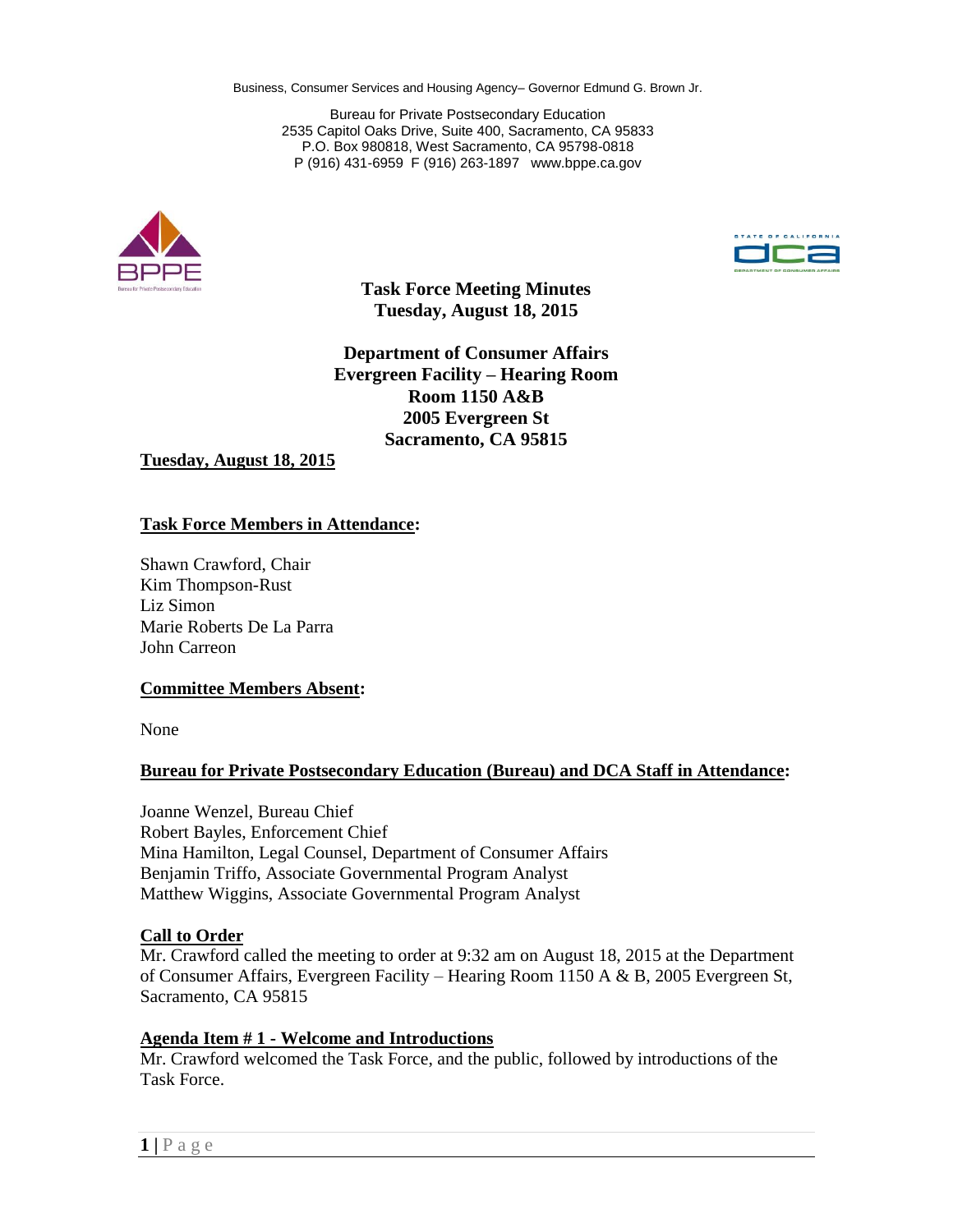# **Agenda Item #2 – Public Comment for Items not on the Agenda**

There was no public comment.

# **Agenda Item #3 – Approval of Minutes- July 15-16, 2015**

Mr. Carreon motioned to approve the minutes, Ms. Simon seconded. (Mr. Carreon: Aye; Ms. Rust: Aye; Ms. Simon: Aye; Mr. Crawford: Aye; Ms. De La Parra: Aye). The motion passed.

### **Agenda Item #4- Guest Speaker on Prospective Student Disclosure: School Performance Fact Sheet Overview**

# **(a). Matthew Wiggins**

Mr. Wiggins, BPPE, introduced himself to the Task Force. He began with an overview of the contents of the School Performance Fact Sheet (SPFS), the definitions of each category, as well as the regulations that support the data that is reported.

Mr. Crawford asked for clarification on the difference between "Students Available for Graduation," and "Graduates Available for Employment." Mr. Wiggins made note that the additional exemptions allowed for Graduates Available for Employment pertain to employment, and do not have an effect on whether a student graduates or not.

Mr. Wiggins next discussed the proposed regulations and the effects on the SPFS. He made particular mention of the proposed definitions around gainful employment, and disclaimers for schools that do not participate in Federal Financial Aid.

Mr. Crawford asked if the SPFS that High Technology Schools will be using are identical to those of other Bureau approved schools. Mr. Wiggins stated that they are the same. There were no further questions from the Task Force. Mr. Crawford asked for public comment.

Vicky Bradshaw, California Strategies LLC, noted that self-verification of employment and directly contacting employers is not the most efficient way to document wage data, and that the Task Force should examine alternative methods. She recommended using the Base Wage File, and additional government resources to report this data.

Bob Garcia, Golden State Advocacy, stated that the fact there is a Task Force to review High Technology Institutions, shows that there is a noted difference between these types of schools and other career schools. He recommended a different article, or chapter of the California Education Code be made to oversee these schools. Mr. Carreon asked if Mr. Garcia is referring to anything in particular that he would like to see changed. Mr. Garcia stated that he is going to speak with his client about specifics.

Sarah Mason, Senate Committee on Business Professions and Economic Development, mentioned that she is here to answer any questions on the intent of Senate Bill 1247 (SB 1247). She noted that there was not an intention for an explicit carve out for these schools, but to investigate whether there are specific differences, and should regulation look different. She also noted that there were conversations regarding program approval, and to make the Bureau more flexible. She emphasized again that SB 1247 does not have language regarding exemptions for High Technology Programs.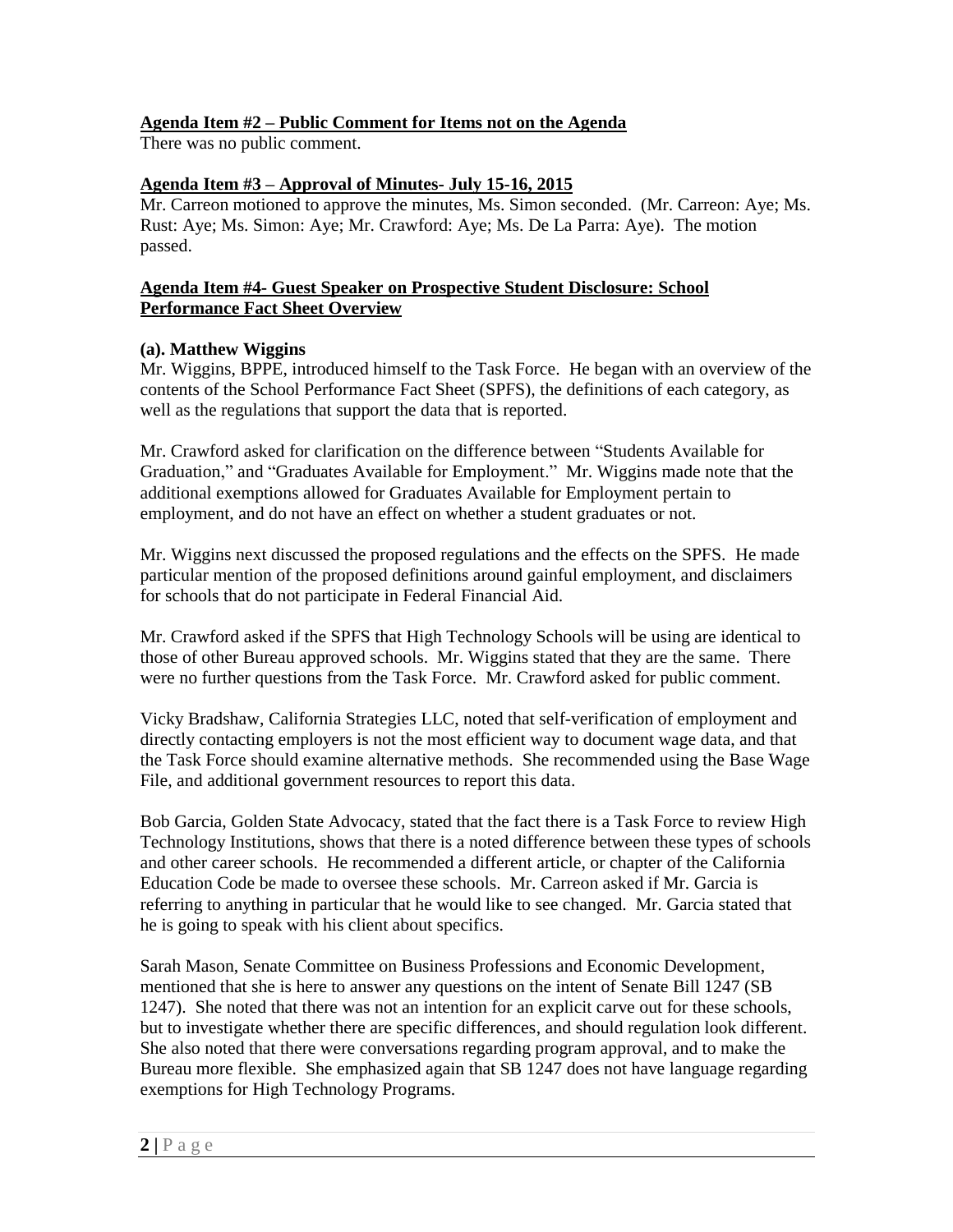Angela Perry, Public Advocates, stated that it is essential to take into account the issues that have been seen at other for private proprietary schools [for profit private postsecondary schools]. She noted that some schools have agreements with employers to provide temporary employment, to increase placement rate numbers; and she does not want to see this happen with these schools.

Ms. Simon noted that not all students who attend these schools are job seeking. She stated that this is a real category of students that have a presence on campus, and that there should be a way to disclose and account for these students. Ms. Simon also asked about how many salary bands can be included in the SPFS. Ms. Wenzel noted that it can be as many as you want, but they need to be \$5,000 increments. Mr. Carreon agreed with Ms. Simon, and noted that freelancers and non-job seeking students need to be recognized.

Mr. Carreon agreed with Ms. Simon in regards to students who are on campus for continuing education. Often students come to these institutions and are already employed and are only looking to add skill sets, and there needs to be a way to account for them.

Ms. Simon noted that when General Assembly completes SPFS for their part time programs, often the only data that is included is the completion rate. Most students who attend these programs fall into the above mentioned categories.

Ms. De La Parra asked about the number of students who attend school for continuing education and are non-job seeking. Ms. Simon and Mr. Carreon both said that it is around 5- 10%, but they do not have the specific numbers on them.

Ms. Wenzel made note that the goal of disclosures is to ensure that the student is protected; and she doesn't want to see a student being pushed into saying that they attended a school for continuing education if they could not find employment. The determination of whether attending for continuing education should be made on the front end of the enrollment process.

Mr. Crawford asked if the Bureau has received any kind of student feedback about the SPFS, or if the information that is being captured is relevant to the student. Ms. Wenzel stated that there is currently a contract getting ready to go out for bid on this topic.

There were no further public comments.

### **Agenda Item #5 – Discuss Task Force Report Content, Mandated by California Education Code (CEC) section 94880.1**

**(a) Review Findings From Previous Meeting**

Ms. Wenzel recommended that Benjamin Triffo, BPPE, provide an overview of the preliminary draft of the Task Force report. Mr. Triffo stated that the preliminary draft currently provides an overview of the history of the Bureau, details on SB 1247, Task Force methodologies, as well as summaries of guest speakers who have spoken to the Task Force regarding student disclosures, reporting outcomes, and next steps for the state. Mr. Triffo did notate that the report is a high level overview, and that additional details and modifications can be made when the Task Force begins to formulate recommendations. There were no questions from the Task Force.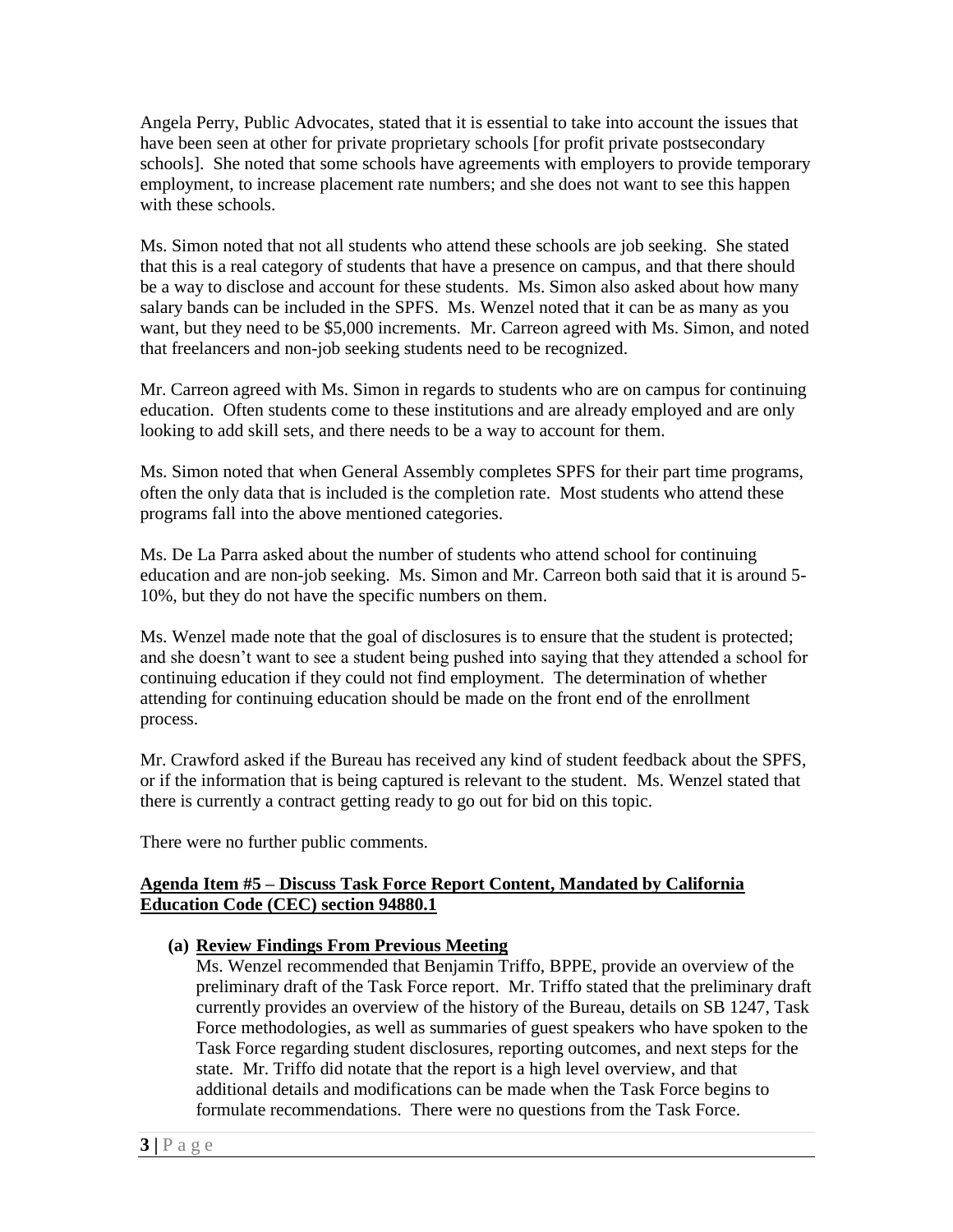Mr. Crawford asked for public comment. Angela Perry, Public Advocates, requests that her comment from the previous meeting regarding unsuccessful students be reviewed. Mr. Carreon asked if Ms. Perry has any specific students she could provide. She stated that she can do some research, and get back to the Task Force.

Mr. Carreon asked if wage data is available for what was recommended by Vicky Bradshaw during earlier public comment. Mr. Crawford stated that there are probably statutory limitations on this data.

Laura Metune, Assembly Higher Education Committee, noted that there is no statutory limitation on this wage data, and that the Bureau has the authority to set up a similar program as to that that is used by California Community Colleges.

Ms. Bradshaw noted that Ms. Metune is correct, and that the data is called the Base Wage File and is maintained by the Employment Development Department (EDD). Ms. Bradshaw reviewed how the Base Wage File works, and recommended that the Task Force look into using this option.

Mr. Crawford recommended using this data if available, and that this should be a recommendation in the Task Force report.

Mr. Carreon asked Ms. Metune if there is anyone who could provide additional information on this data. Ms. Metune recommended Patrick Perry of WestEd to speak, as he set up the program that the community colleges use.

Ms. De La Parra noted that unsatisfied students may be difficult to convince to testify, as it is much easier to voice displeasure online, rather than in person; however, it would be valuable input.

There was no further public comment.

### **(b) Recommendations Related to Student Disclosures [CEC section 94880.1(a)(3)(A)]**

Mr. Carreon recommended adopting some of the proposed regulations. By doing this it will help simplify disclosures, and ideally will be a more effective tool in helping students choose an institution to attend.

Mr. Crawford agreed and recommended that there can also be a different version of the SPFS for continuing education programs, ensuring only relevant information is provided. This document though would need to have a disclosure stating that the program differs from those at other institutions.

Ms. Rust referenced the Colorado Department of Higher Education, and that their model should be considered. Ms. Rust noted that Colorado receives feedback from prospective employers on the relevancy of programs, serving as a  $3<sup>rd</sup>$  party source of information that is not associated with any given school. This information serves as documentation of the workforce demand from employers. Ms. Rust stated that this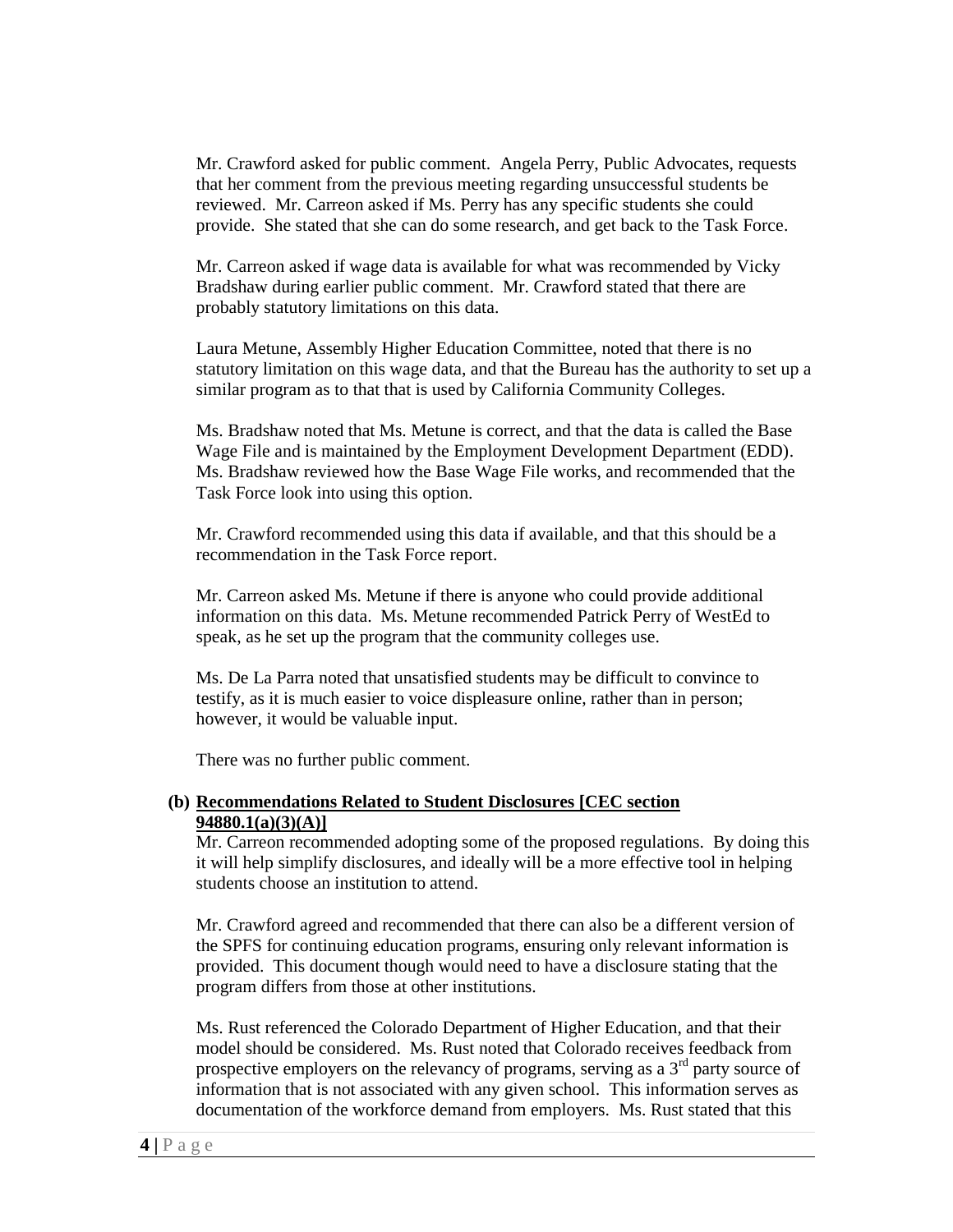model is typically used during the new program approval process. Mr. Carreon noted that this can align with the Program Advisory Committee that was discussed at the previous meeting. Mr. Crawford added that this could be a good third party source of information.

Mr. Crawford recommended that each Task Force member draft a redline copy of the SPFS for any recommendations.

## **(c) Recommendations Related to Reporting Student Outcomes [CEC section 94880.1 (a)(3)(B)]**

Mr. Crawford began by recommending that each Task Force member provide a redline edit of the current SPFS, to notate any modifications that they would like to see on a SPFS exclusively for High Technology Programs. He also recommended scheduling Patrick Perry to speak at the next Task Force meeting, to discuss the intricacies of "Salary Surfer."

Mr. Carreon again mentioned the proposed reporting regulations, and potentially using them as a guide on how student outcomes should be reported.

Ms. Wenzel stated that if the Task Force wants to account for students who may be attending an institution for continuing education, and does not intend on leaving their current job, an acknowledgment should be provided to the student about their intent of enrollment. This will provide assurance to the Bureau that the intent of enrollment has been documented at the time of enrollment, and not at the end of the program. Ms. Rust agreed, and noted that this could be in the Enrollment Agreement/Contract.

# **(d) Recommendations Related to State Steps [CEC section 94880.1 (a)(3)(C)]**

Mr. Crawford asked if there is a desire to have a recommendation around diversity in the industry. He referenced the Tech Hire Initiative, and maybe recommending a state specific version (outreach to underserved communities, and to increase awareness). Ms. Simon noted that in New York there are some city funded scholarship programs, but she is not aware of any state funded programs. Ms. Simon stated that she will provide more specifics on the New York programs.

Mr. Crawford and Mr. Carreon recommended reaching out to EDD for a guest speaker at a future meeting; with the goal of learning about how they view the emergence of new technologies, and how they are attempting to foster growth.

Mr. Carreon recommended that the Program Advisory Committee take the place of the Quality of Education Review. He noted that there are elements from Colorado's Department of Education that can be incorporated, creating a holistic review of a program. Ms. Simon agreed, and noted that the next step would be to create a context in which this Program Advisory Committee would operate. Ms. Rust stated that she will draft an outline of the Program Advisory Committee requirements. Mr. Crawford asked for the amount of schools that use this process in Colorado, and how it is being received. Mr. Carreon stated that he will follow up with the head of the Colorado Department of Higher Education. Ms. Wenzel asked if the Colorado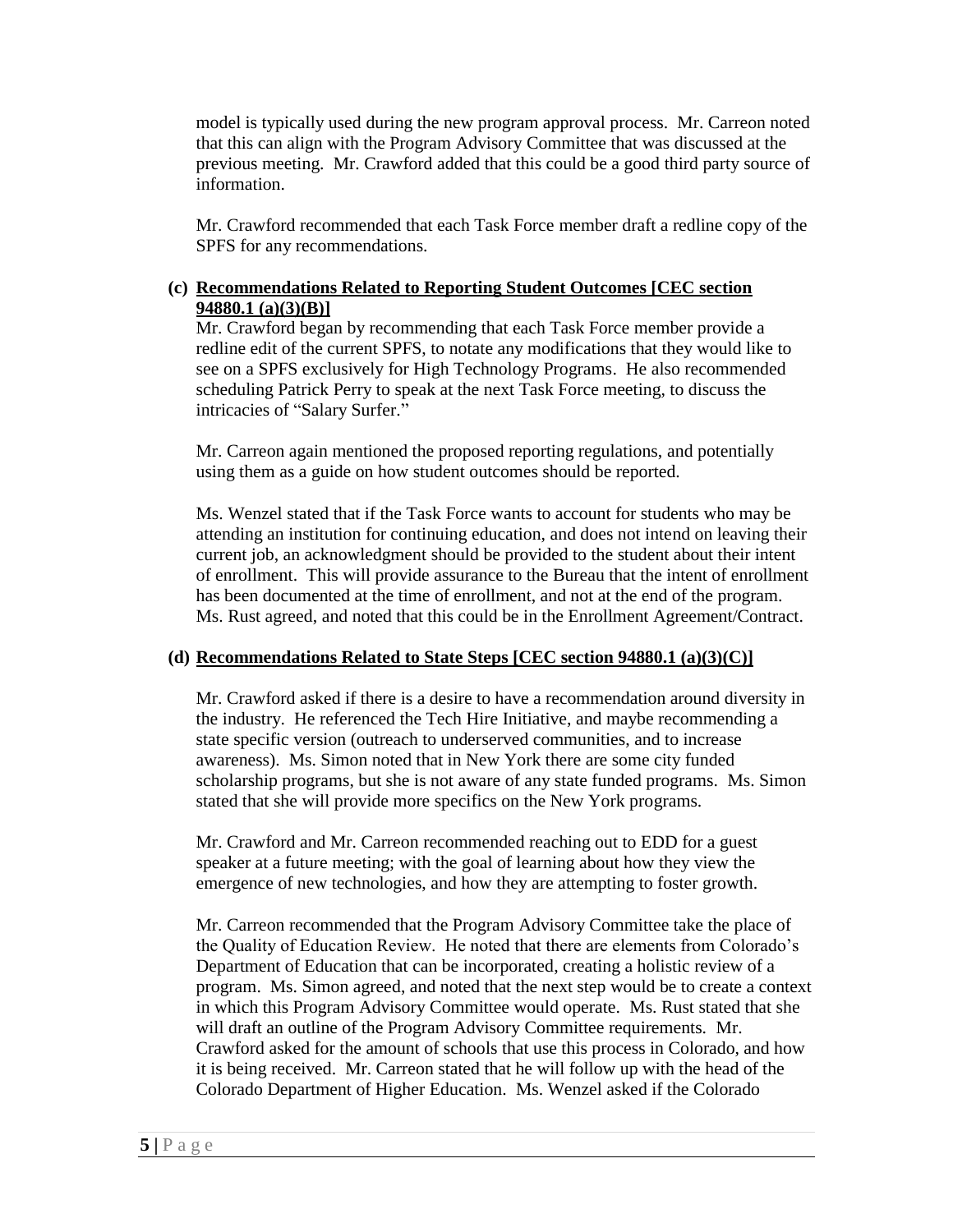process is for degree and non-degree programs. Ms. Rust stated that she will follow up with that information.

Ms. Simon recommended that the Task Force review the salary distributions of Dev Bootcamp and General Assembly graduates (Ms. Simon noted that any recommendations may also fall under the Outcomes section of the report). Mr. Crawford noted that being able to have a single source of wage data will remove the uncertainty of self-reporting, and help create a clearer picture of expected salaries. He recommended again that the Task Force review the processes that the community colleges use to report wage. Mr. Carreon recommended that the wage data be included in the Task Force's report to demonstrate that the median wages for a Web Developer are significantly higher than wages earned by graduates of other programs at different institutions.

The Task Force next discussed candidacy, and Ms. Simon provided an overview of New York's candidacy procedures. Mr. Crawford stated that he supports a candidacy status; however he is concerned that if California follows the New York model that the organization that grants the candidacy to a school does not handle complaints from students. Mr. Wenzel noted that there are no student protections under the New York law. Mr. Crawford also added that by having a candidacy status, the Bureau will have a better idea of how many institutions are operating; and will provide a lower hurdle for the schools to clear, creating an incentive for schools to seek Bureau approval. Mr. Carreon noted that there needs to be more conversation around this topic, but this would allow the Bureau to be proactive instead of reactive. Ms. Rust added that an incentive may be that if a High Technology Program applies for candidacy status, there application will receive a higher priority, and will be reviewed quicker.

Mr. Carreon stated that the Task Force should also review how they are reaching out to inform schools that are operating without approval that they need to submit an application to the Bureau; again being proactive over reactive.

The Task Force took lunch at 12:30 pm.

The meeting reconvened at 1:45 pm.

Mr. Crawford began by discussing the need to address unapproved schools, and whether the most effective method would be candidacy, or an expedited approval process. He noted that the two do not have to be mutually exclusive, and that there should be a wide range of recommendations. Mr. Carreon stated that he doesn't think that the Task Force can recommend both options, but perhaps an either or, would be an effective method. Mr. Crawford added that after further thought, candidacy may not be the most effective method due to the fact that it would require a legislative or regulatory change; where as a process improvement within the Bureau (expedited approval process) may yield quicker results. Ms. Wenzel stated that there is an area of the regulations that allows the Bureau to offer "Conditional Approval", based on specific deficient items in an application that can be fixed within six months. She added that students will have the same protections under this definition as they would if it was a fully approved program. Ms. Rust liked the idea of using the existing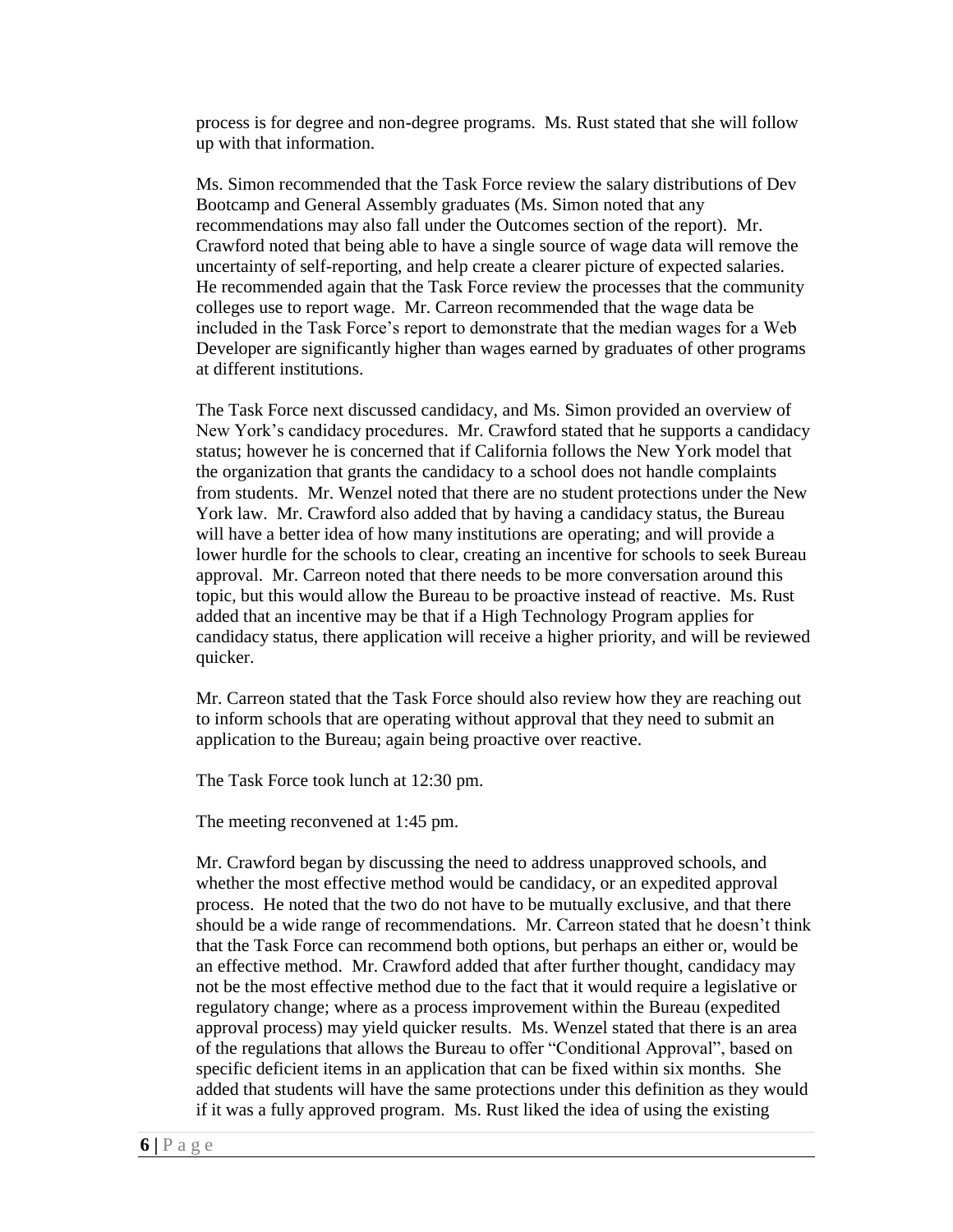"Conditional Approval" regulations, and building upon it (adding in specifics which grant this approval). Ms. Wenzel stated that Conditional Approval only pertains to specific items that can be easily fixed; it is not applicable to items such as financials. Less than 1% of applications receive Conditional Approval.

Ms. Simon recalled the previous meeting, during which Ms. Rifredi (Licensing Chief, BPPE) stated that the longest delay in the application process occurs from when a completed application is submitted, to when it is reviewed for compliance; with Ms. Simon mentioning that this may be the area that the Task Force looks at making improvements. She added that if the entire process is going to take longer than six months, then perhaps a candidacy process should still be considered. Ms. Wenzel added that perhaps that the Task Force should consider a mandated Licensing Workshop on applications, to help increase the amount of complete applications at initial submission.

Mr. Crawford recommended that there be some form of notification to the Bureau on whether an application pertains to a High Technology Program. This could be anything from a separate check box on the application, to a sticky note on the cover letter.

Mr. Carreon stated that there should be a designated timeframe that is acceptable to the Bureau for the application review process (completeness and compliance). After review the school will have a designated amount of time to turn in a corrected application; if there are then only minor deficiencies the school can be granted Conditional Approval. This way the school and Bureau are both utilizing all resources.

Ms. Wenzel recommended that the Task Force consider a mandated response time from institutions on deficiencies. She stated that this is one of the main causes of backlog, and that having response deadlines can help mitigate this.

Ms. De La Parra mentioned that when an individual attends a workshop that they have a timeframe that starts to when they must submit an application to the Bureau. She state that it may be unfair to individuals who attend the workshop for informational purposes**,** and that there may need to be some form of distinction between attendees.

Ms. Wenzel noted that the quality of applications have increased since the implementation of Licensing Workshops. The applications aren't perfect, but better; she also noted that financial statements seem to be the biggest area that needs improvement. Mr. Crawford recommended that when High Technology Programs attend the Licensing Workshop that they are required to stay for an additional component, where timelines and the expedited process are reviewed.

Mr. Carreon referenced the meeting materials that show the alternate refund policies. Ms. Wenzel noted that each school is allowed to submit an application for an alternate refund schedule based on the uniqueness of the program. Mr. Crawford noted that this may be a good topic to discuss at the Licensing Workshop for High Technology Programs. He and Mr. Carreon stated that this information needs to be